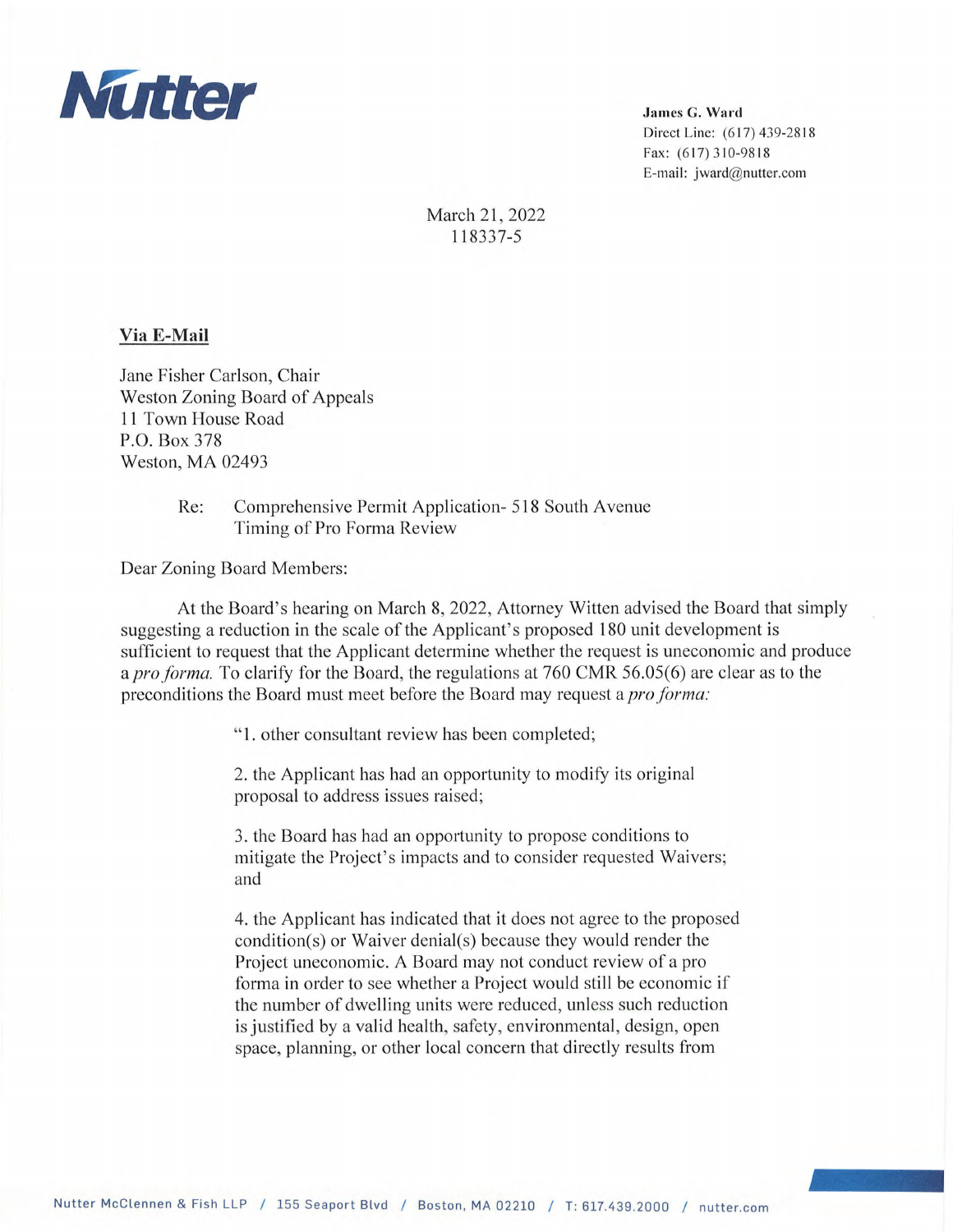

March 21, 2022 Page 2

> the size of a project on a particular site, consistent with 760 CMR  $56.07(3)$ ."

The Housing Appeals Committee has affirmed that a Board may request to review the pro forma "only after the occurrence of certain preconditions, including the Applicant's indication that the Board's proposed conditions would render the project uneconomic." Matter of White Barn Lane, LLC v. Norwell Zoning Bd. Of Appeals, No. 2008-05, slip op. at 6 (Decision July 18, 2011). Accordingly, as stated at the hearing, a request to review the Applicant's *pro forma* is premature until other consultant review has been completed and the Board has proposed the conditions it believes necessary to mitigate the Project's impacts and has considered the requested waivers. It is only following all those steps that the Applicant is required to make a determination as to whether the proposed conditions render the Project uneconomic and the Board may then request to review the Applicant's pro forma.

At this stage, consultant review is not yet complete with respect to stormwater and groundwater mounding. Accordingly, the Board has not yet met the preconditions for requesting to review the Applicant's pro forma. Further, although Attorney Witten suggested that the Board could take a piecemeal approach to conditions and that this would be sufficient to shift the burden to the Applicant to assess whether the project is uneconomic, again, the regulations are clear that it is "whether the conditions and/or requirements considered in the aggregate make the building or operation of such Project Uneconomic." 760 CMR 56.05(4)(d). The regulations only require the Applicant to determine whether the Project is Uneconomic once the Board has provided a list of all conditions it intends to impose. While the regulations allow the Board to make modifications following a review of the *pro forma*, they do not contemplate an iterative process whereby the Applicant must determine whether singular conditions in a vacuum might render the Project Uneconomic. Accordingly, we expect that when consultant review is complete, the Board will review the waiver requests and prepare a list of conditions which the Applicant may respond to comprehensively. If the Board considers consultant review to be complete at this time, please advise and provide all proposed conditions and determinations on waivers so that we may determine if in the aggregate they render the project uneconomic.

We look forward to completing consultant review and proceeding to discuss conditions and waivers with the Board.

'ery truly yours, James G. Ward

JGW:vam None